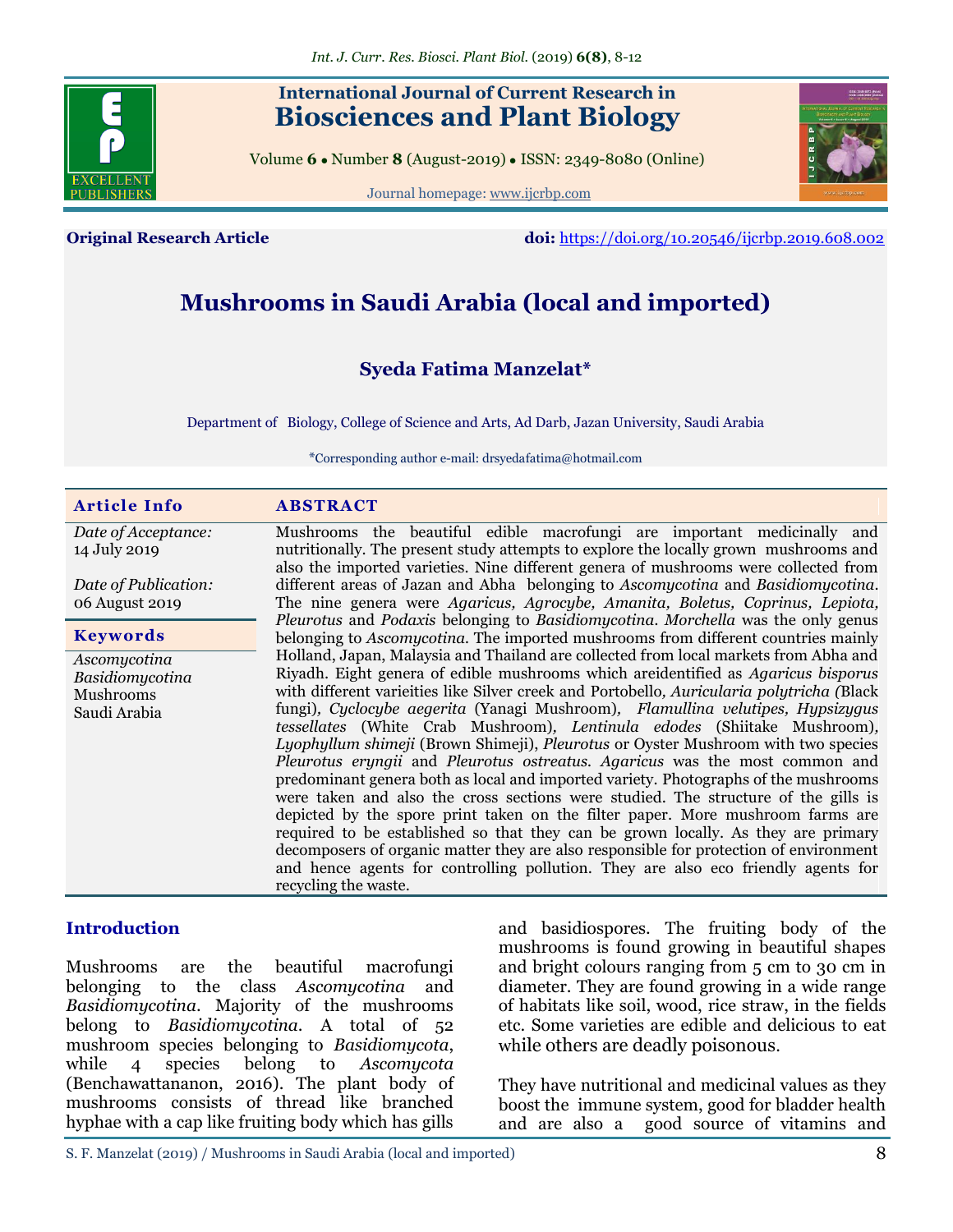antioxidants. For millennia, epigeous macrofungi (mushrooms) and hypogeous macrofungi (truffles) were considered as precious food in many cultures based on their high nutritional value and characterized by pleasant aroma. In African and Middle Eastern cultures, macrofungi have long history as high nutritional food and were widely applied in folk medicine (El Enshasy et al., 2013). Additionally, truffles have been used to promote health and to prevent and to treat several diseases. They have been reported to possess antiinflammatory, immunosuppressing, and anticarcinogenic properties antioxidant properties and antimicrobial activities This was based on the fact that they are rich source for proteins, amino acids, fatty acids, fiber, minerals, vitamins, terpenoids, sterols, flavor compounds, and carbohydrates as reported by many authors (El Enshasy et al., 2013).

Mushrooms contain high proportion of protein and low in calories and can replace meat. They can be used as fodder and fertilizers also. Cultivation of mushrooms can create job opportunities and thus has a positive impact on the economy of a country. Eating poisonous mushrooms can result in a range of symptoms, from a bad headache to gastro intestinal problems vomiting, fainting and also death. Iranian media say 15 die after eating wild mushrooms. Over 800 people suffer mushroom poisoning in Iran. At least 11 people have died in the country after eating toxic mushrooms (The Irish Times, 2018).

Mushrooms are cultivated in mushroom farms in different places of Saudi Arabia .As they are primary decomposers of organic matter they are responsible for protection of environment and hence act as agents for controlling pollution. Mushroom production is a potential biotechnological process wherein the waste plant materials or negative value crop residues can be converted into valuable food (Verma and Chauhan, 2017).

### **Materials and methods**

#### **Materials**

Refrigerator, microscope, camera, gloves, polythene bags, containers, plastic bottles, masks, distilled water, formaldehyde solution, hand lens, tongs , forceps and needles, filter papers.

### **Methods**

#### **Local varieties from Abha and Jizan**

The mushrooms are found growing at many places in Saudi Arabia hence can be collected easily by handpicking. Different sampling sites including mushroom farm were visited to collect the local varieties from Abha and Jizan regions which included Birk, Huraidha, Qahma, Ad Darb, Rijal Al Maa, Maraba Valley, Muhayil and Mount Souda from the two provinces (Fig. 1-A).



**Fig. 1: (A)** A map showing the sampling sites in Abha and Jizan (Source Google Maps). **(B)** Preserved mushroom in the laboratory.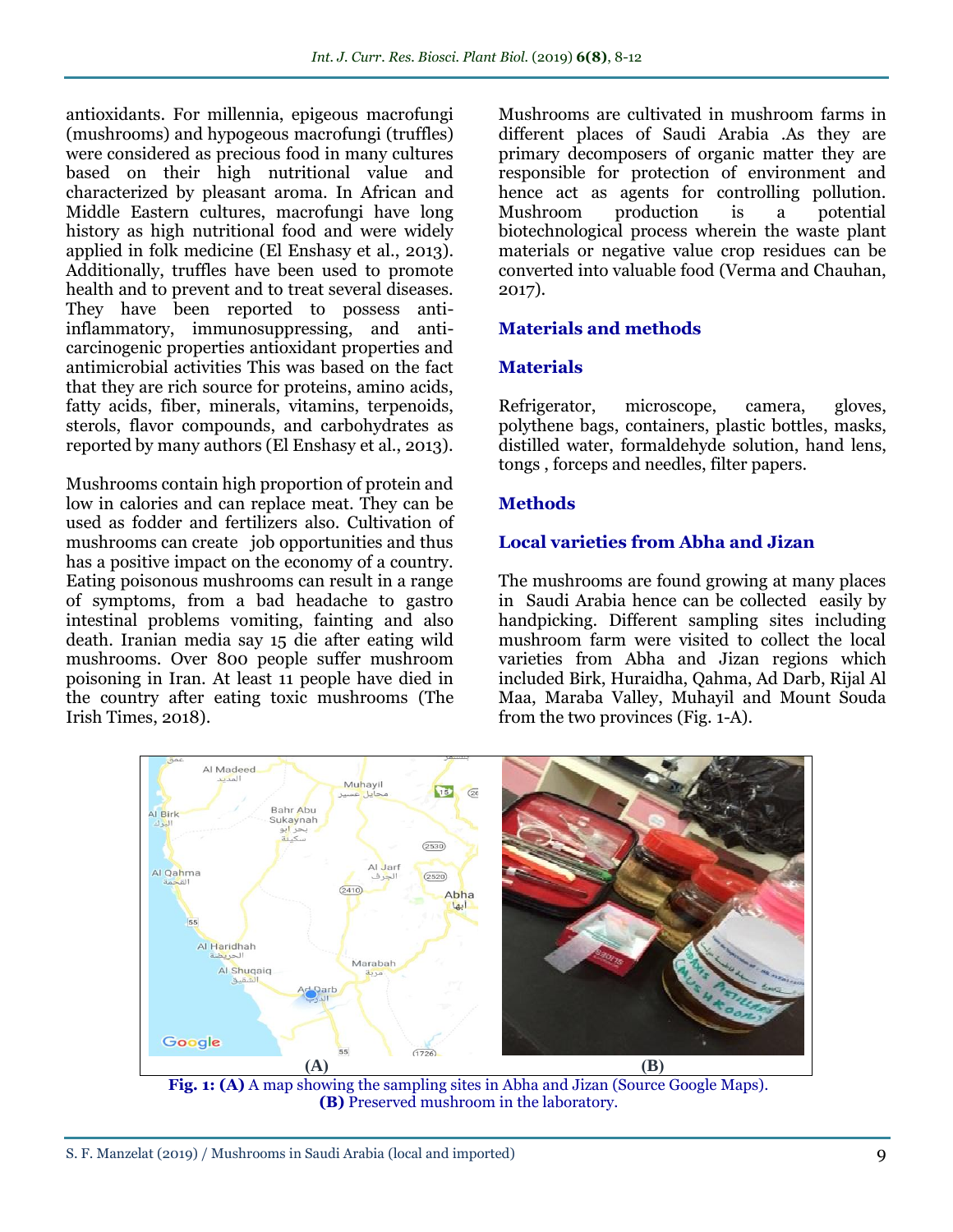Imported varieties were collected from markets of Abha and Riyadh. The locally grown varieties were collected from different places in Jizan and Abha. *Agaricus campestris* was collected from a farm in Jizan. The collected samples were stored in containers and polythene bags. The samples were initially washed thoroughly with water to remove sand and any adhering substance and then preserved in formaldehyde solution for long term preservation. Photographs were taken at the sampling site and also in the laboratory. Samples were found in damp places of public gardens or on the decayed roots of the dead trees. The samples were photographed and collected from their natural sites and kept for laboratory identification (Abou-Zeid and Altalhi, 2006).

#### **Sample collection of imported varieties from different markets of Saudi Arabia**

Different markets of Abha and Riyadh were visited to collect the imported varieties. The collected samples were stored in containers and polythene bags. The samples were initially washed

thoroughly with water and then preserved in formalin solution for long term preservation (Fig. 1-B).

#### **Macroscopic observation**

Identification was carried out by using standard manuals and keys to identification. Morphological characters along with gills structure and spores were used to identify. Transverse and longitudinal sections of the specimens were sliced to study the structure of the fruiting bodies.

#### **Results and discussion**

Nine different genera of mushrooms were collected from different areas of Jizan and Abha belonging to *Ascomycotina* and *Basidiomycotina*. The nine genera collected in the present study were *Agaricus, Agrocybe, Amanita, Boletus, Coprinus, Lepiota, Pleurotus* and *Podaxis* belonging to *Basidiomycotina* (Figs. 2)*.* The mushroom, *Morchella sp.* is the only genus belonging to *Ascomycotina* (Fig. 2-H).



**Fig. 2:** Locally growing mushrooms from Abha and Jizan.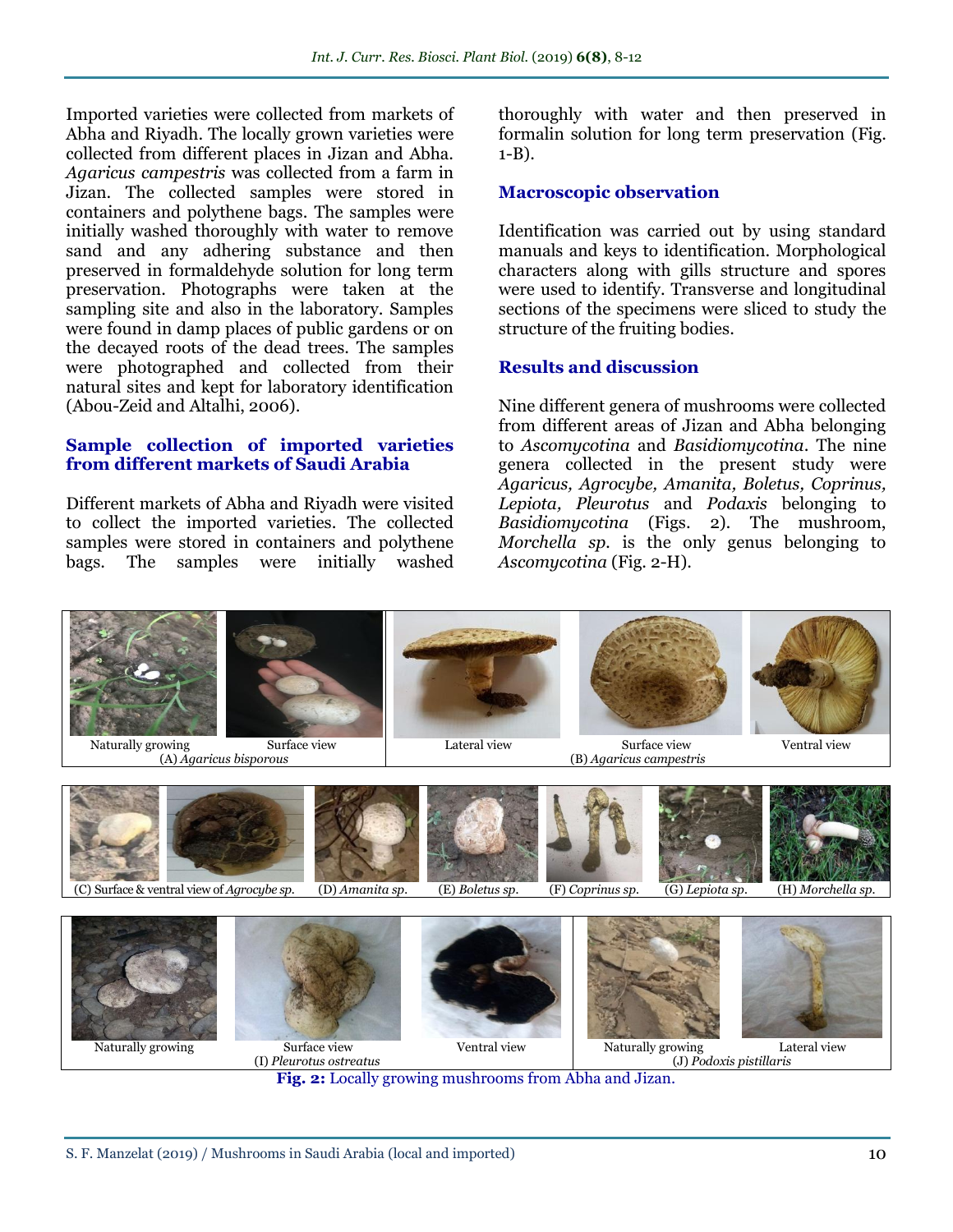The genus, *Morchella* Dill. The receptacle is pileate or clavate, impervious in the centre, stipitate, covered with hymenium, which is deeply folded and pitted (Taylor, 2010). The highest frequency of occurrence was recorded for *Agaricus bisporus, Lepiota procera* and *L. rhacodes* (Fig. 2). On the other hand, the rare existed species were *Lepiota cristata, Pleurotus ostreatus* and *Boletus* (Abou-Zeid and [Altalhi,](https://www.researchgate.net/scientific-contributions/28335712_Altalhi_AE?_sg=9sHG0v0fZrNs3GCrQnEpyh3I8pQBR1zLtRzRfOygIq_lhvvW03D6HFxw6qCojEjAaGE6whs.gTVaG4fkpGzSx7aqTRCo5ouQC5xdgwiBwuPGBAorFQqL6KdAK8XCBW_GudBCQNd4UiYI-cvRT-ceKOCAK7ITaQ) 2006). The imported mushrooms were collected from local markets from Abha and Riyadh. Eight genera of edible mushrooms imported from different countries which were

identified as *Agaricus bisporus* with varieties like Silver Creek and Portobella from Malaysia*, Auricularia polytricha* (Black fungi) from Thailand*, Cyclocybe aegerita* (Yanagi mushroom) from Japan*, Flamullina velutipes, Hypsizygus tessellates* (White Crab Mushroom) from Thailand*, Lentinula edodes* (Shiitake Mushroom) from Holland*, Lyophyllum shimeji* (Brown Shimeji) from Thailand, *Pleurotus* (Oyster Mushroom) with two species, *Pleurotus eryngii* and *Pleurotus ostreatus* from Thailand (Fig. 3)*.*





(K) *Pleurotus eryngii* (L) *Pleurotus ostreatus* (M) Ventral view of *Pleurotus ostreatus* (N) Surface view of *Pleurotus ostreatus*





**Fig. 3:** Imported mushrooms from markets of Abha and Riyadh.